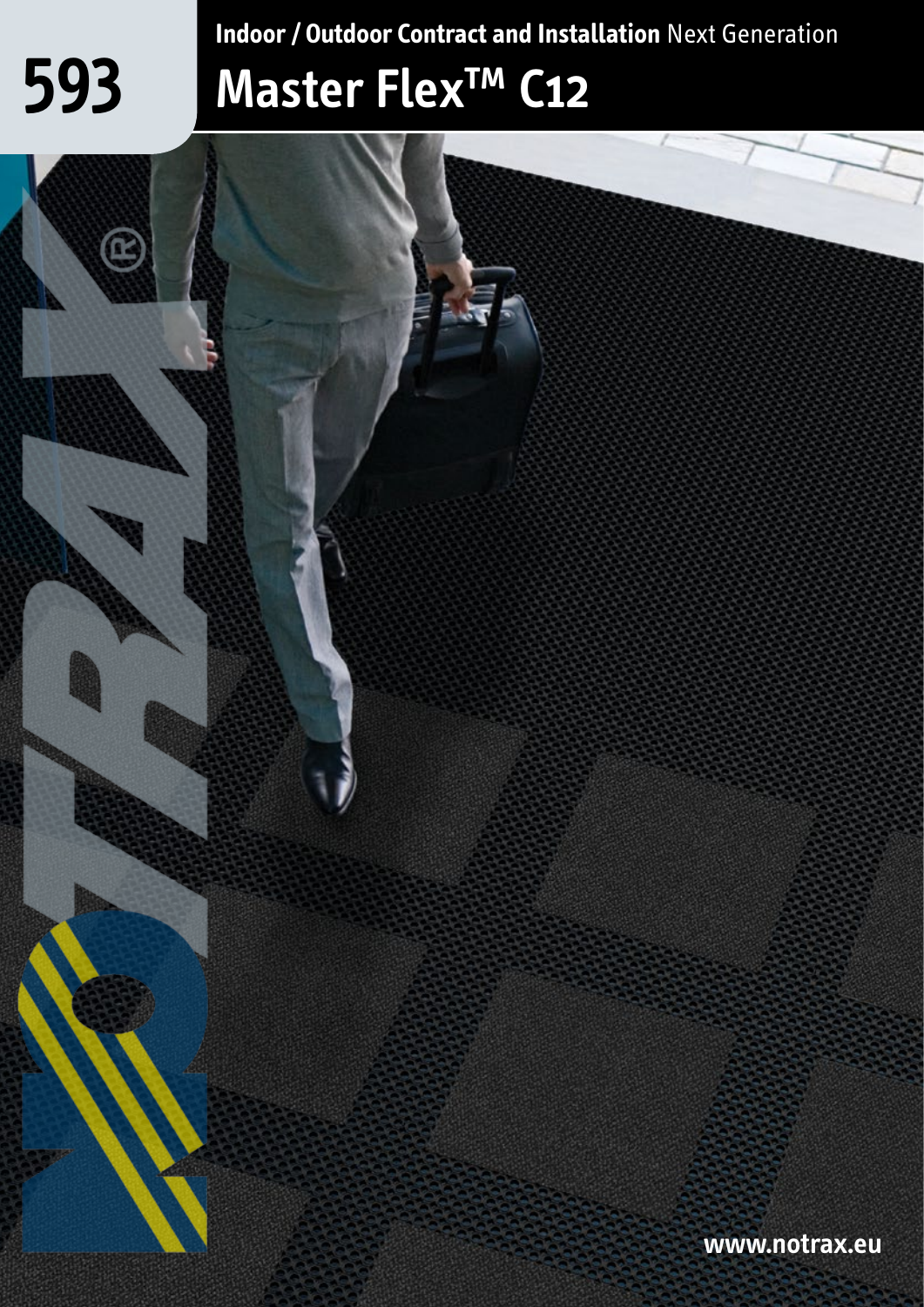**Product Testing**



Introducing the revolutionary modular multi-zone entrance mat tile. The new Master Flex™ design blends the functionalities of multi-zone entrance matting with the ease of on-site modular installation into an effective and ingenious matting solution. This full service matting system offers a smooth and harmonious transition from outdoor to indoor as well as from scraping to cleaning to drying.

Based on the unique design of the Oct-O-Flex™, the outdoor rubber mat scrapes shoes to stop dirt, grit and grime from entering the building with small drainage holes that are EU compliant for public entrances. Plus its smooth surface makes it suitable for wheeled access (carts, wheelchairs, suitcases, etc.). The quality carpet mat inserts allow a large variety of colours and customization possibilities to easily coordinate with the aesthetics of the building and interior design while providing excellent absorption of moisture to dry shoes and prevent slips and falls.

The Master Flex™ system offers all the benefits of a matting tile that is easily installed, rearranged or replaced. What makes it revolutionary is the interlocking system that creates a durable and seamless connection that can be effortlessly installed without glue. The 50 cm x 50 cm tiles cover sizeable areas easily and can be assembled on-site for installation in recessed matwell frames in large entrances. Made from a durable natural rubber compound that is inherently resilient, anti-slip and withstands the heaviest foot traffic. The mat has excellent adherence and adapts to any surface while the raised studs underneath allow water to drain through, keeping the surface clean and dry. Bevelled ramp accessories are available for loose lay installations to prevent tripping and facilitate access of wheelchairs and carts.

### **Indoor / Outdoor Contract and Installation** Next Generation

The 593 Master Flex™ C12 matting system can be completely personalized with a large selection of carpet inserts in a variety of colours.

#### **Recommended use:**

- Out- or indoor heavy foot traffic areas.
- For placement in interior or exterior recessed matwell frames.

#### **Specifications:**

- Tile: Natural rubber compound.
- Octagonal ring design with open construction.
- Suitable for use in extreme weather.
- Small holes diameter 14 mm, compliant with EU norm for public entrances.
- Overall thickness: 12 mm.
- Weight: 2 kg/tile.

593 Master Flex™ C12 is available in a nitrile oil resistant or a fire retardant Bfl-S1 rubber compound on request.

#### **Recommended carpet inserts:**

- 103 Master Trax Lite™ carpet insert. 380 Swisslon Classic XT carpet insert.
- 
- 388 Swisslon Uni™ carpet insert.

#### **Recommended accessories:**

• Attachable safety ramps for loose lay installations

#### **Stock sizes:**

• 50 cm x 50 cm modular tiles

#### **Custom sizes:**

• Any size – on demand, calculated per  $m^2$ .

#### **Cleaning tip:**

• Vacuum clean.

**380 Swisslon Classic XT™**  carpet insert.

**593 Master Flex™ C12 380 Swisslon Classic XT™ carpet insert**

# **593 Master Flex™ C12 Indoor / Outdoor Contract and Installation** Next Generation

| Art. Nr. | <b>Sizes</b>                                | <b>Weight kg</b> |
|----------|---------------------------------------------|------------------|
| 59350380 | 50 cm x 50 cm with 380 Swisslon Classic XT™ |                  |

380 Swisslon Classic™ carpet inserts:

Anthracite (CH) Cobalt (BU), Mocha (BR), Slate Grey (GY), Granite (GT)





Mocha (BR)